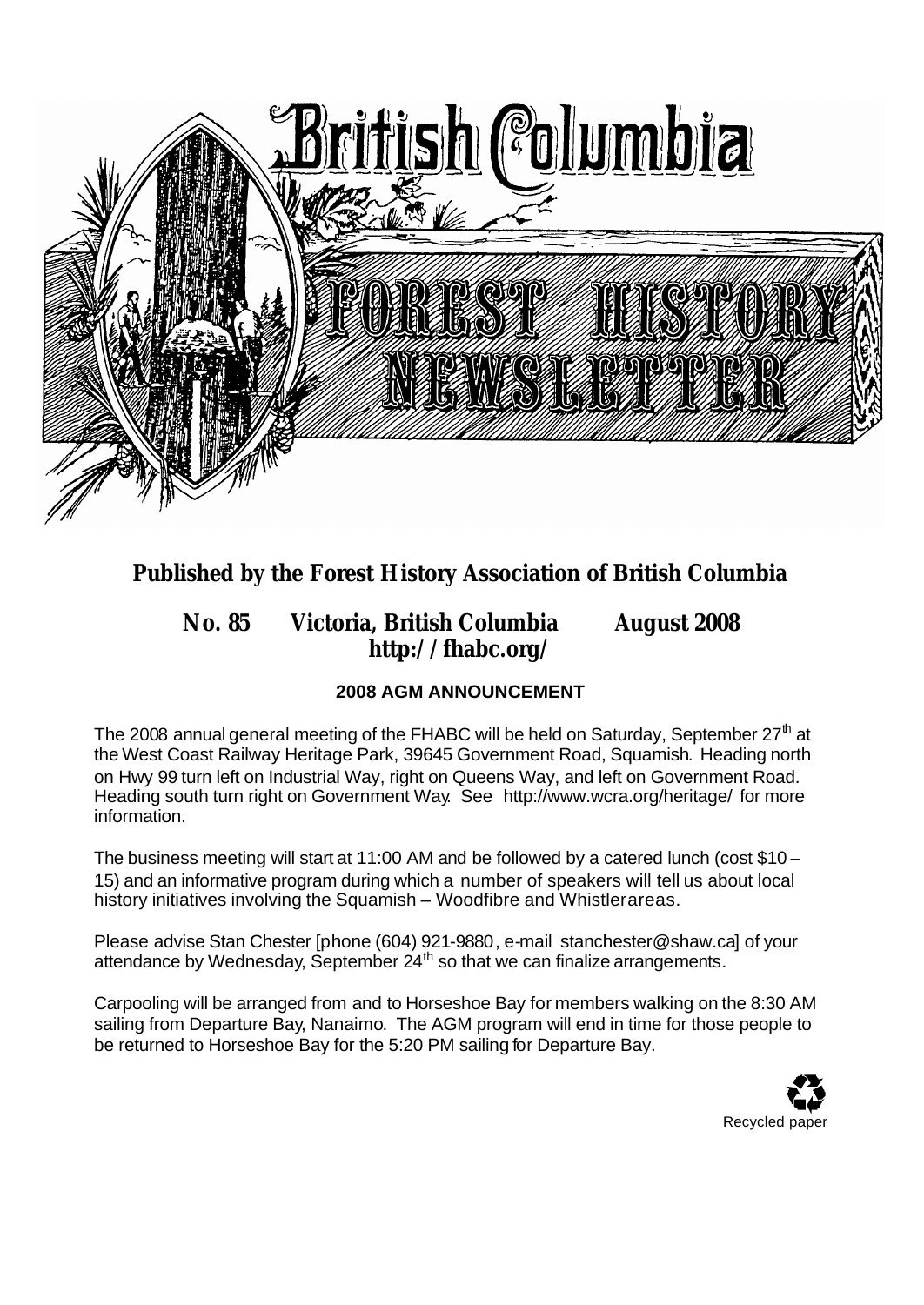#### **SQUAMISH VALLEY FOREST INDUSTRY HERITAGE ACTIVITIES**

by Eric Andersen, Secretary and Bianca Peters, President Squamish Historical Society

In the Squamish area, documenting and interpreting local forest industry history has received increased attention in the last couple of years – mainly under the auspices of the Squamish Historical Society.

Varieties of activities, and the establishment of the historical society itself, have been prompted by the recent closures of longstanding industry enterprises (Woodfibre pulp mill and a local sawmill) and the unfortunate loss of important local document archives (Board of Trade and Empire Mills / Weldwood / Interfor).

More active efforts to document and present local industry history are also a response to increasing interest and curiosity expressed by the local public, including newer residents, and by visiting travellers.

The logging industry in Howe Sound and the Squamish Valley began during the last decades of the 19<sup>th</sup> century, in connection with the establishment and growth of Burrard Inlet sawmilling ventures.

Logging, water transport, and longshoring (especially at Moodyville, east of Lower Lonsdale on the North Shore of Burrard Inlet) became a prominent occupation among native Squamish men quite early in this industrial era. Today, the Squamish Nation is itself the largest owner of forest tenures in the district. The Squamish Historical Society is very pleased to enjoy the interested participation of Squamish Nation community members in helping to document and preserve local industry heritage.

Despite a long and colourful history, and in contrast with other areas of the BC coast, local logging industry activity seems to be not so well documented in photographs – or preserved as physical artefacts. To compensate for this we have needed to "dig deeper" in assembling information, and work more innovatively in combining different media (maps, film, interview text, and photos) to produce narratives for public display or electronic distribution. We have met some quite unexpected results and success in these endeavours.

Significant reliance on information from an ambitious program of interviews with local pioneers undertaken by the Squamish Public Library in the early- to mid-1980s has brought awareness of the importance of maintaining such a program. We have also realized that the most critical gaps in our picture of the area's forest industry development concern, in fact, the more recent decades – from the 1940s.

Transportation of logs and wood products – by water, railway, and road – is a very prominent theme in the Squamish area's forest industry history. This is due not only to the ongoing challenges presented by difficult mountain terrain and unpredictable rivers, but also because of a strategic position in a unique coast-interior transportation corridor. Squamish has served as a tidewater portal for Interior forest product exports for nearly a century.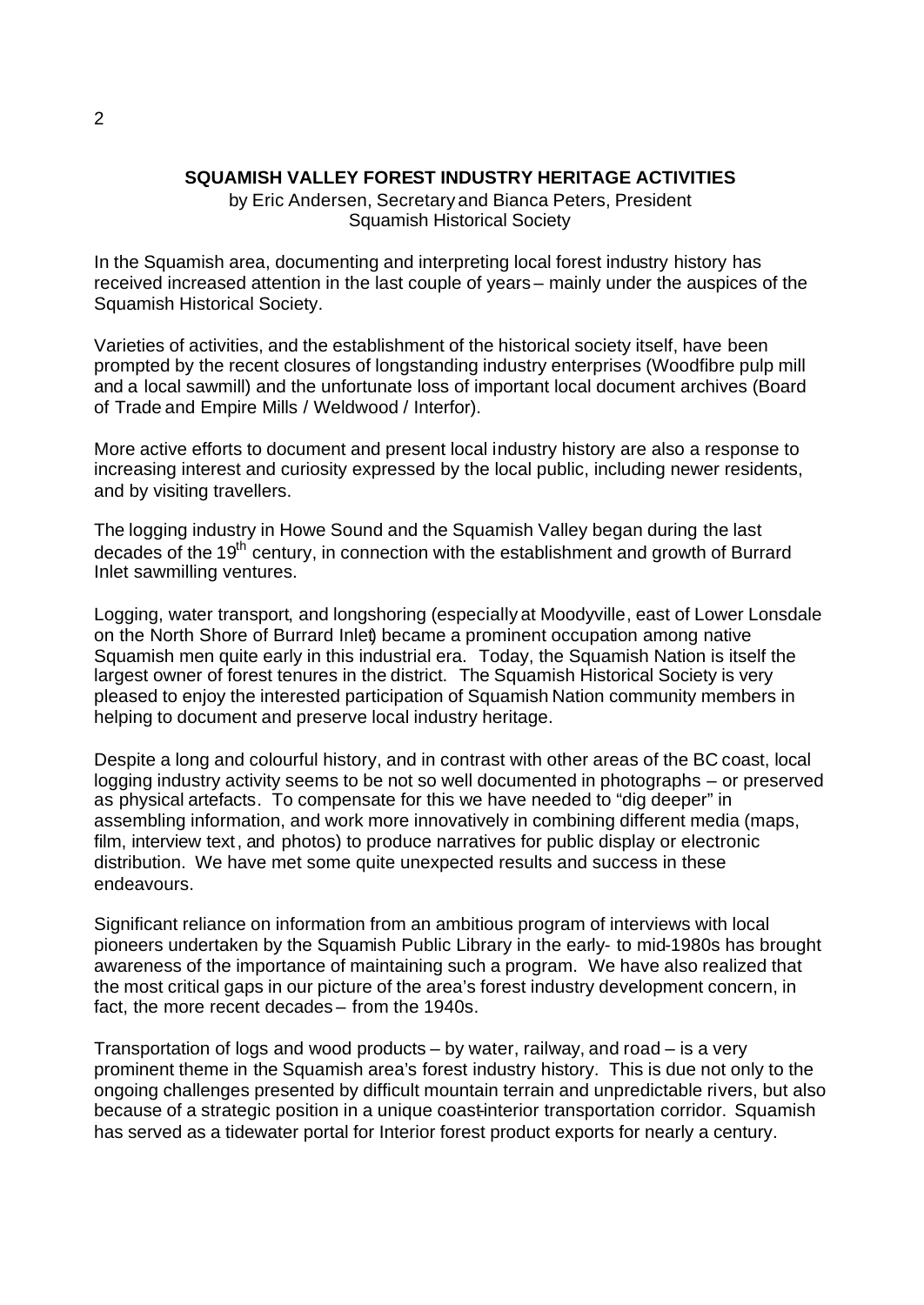This transportation theme links our Squamish Historical Society efforts with heritage activities of the West Coast Railway Association, and other projects and groups further "up the line" in Whistler, Pemberton, and beyond.

In fact, this theme also links us with the Port Museum of Shimizu, Japan – a "sister city" of Squamish, which began receiving shipments from Squamish Terminals Ltd. in the early 1970s. We are also anxious to initiate exchange with the Showa -no-Mori Kaikan Forest Museum in nearby Izu, Japan.

Another aspect of Squamish geography significant in various ways to forest history documentation and presentation activities is our proximity to the Lower Mainland.

Over the years, Squamish has hosted many visiting journalists and tour groups interested in looking at forestry operations. We have found articles and photos from such visits, interesting for our research purposes, dating from prior to World War I and onward.

A convenient location may also partly explain why the Squamish Forest District has long been a busy arena for forest management research and development – in reforestation technology, prescribed burning, preserving landscape visual quality, and several other fields. This record of local research and development activity deserves attention, perhaps in collaboration with our neighbours working o n the Whistler Forest History Project, as well as the Forest Service and research communities.

The now 51-year tradition of "Squamish Logger Sports" is already receiving treatment as a local history topic. Many years of international exchanges are one aspect of this topic.

Establishment of a museum and exhibit facility dedicated to showcasing the "past, present, and future of forestry and wood," and complementing the West Coast Railway Heritage Park and BC Museum of Mining at Britannia Beach, is a longstanding local vision.

In 2007, a Sea-to-Sky Forestry Centre Society was formed by community leaders and regional industry representatives to realize this facility project – hopefully, at some scale, in time for the 2010 Olympic and Paralympic Winter Games.

The Squamish Historical Society and local partners look forward to ongoing collaboration with groups around BC, in pursuing "Public Forest Education through Forest History."

For more information see our website http://www.squamishhistory.ca/

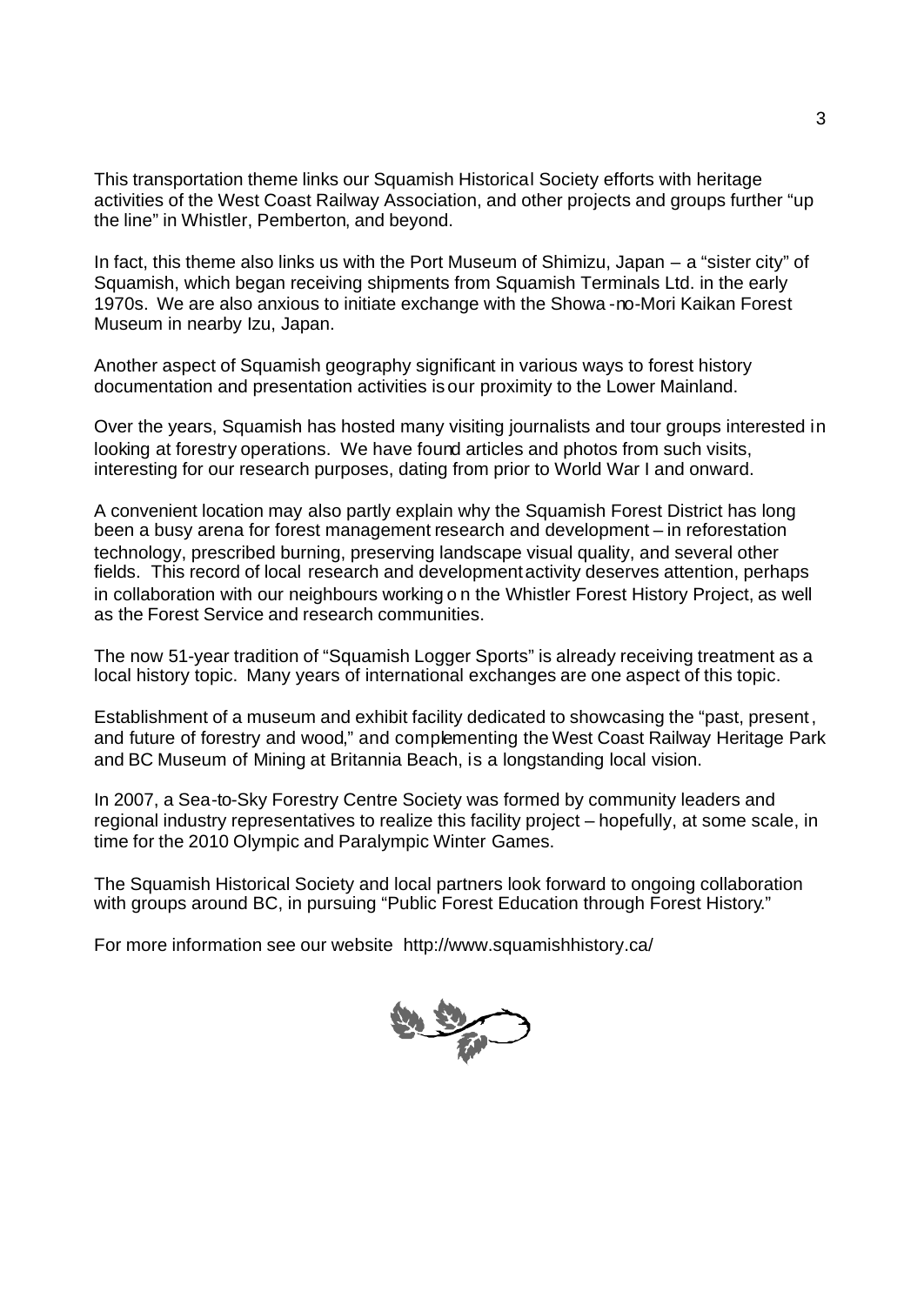## **EXPLORING THE FUTURE OF FOREST HISTORY IN BC**

From information provided by Emily Jane Davis

On April 25<sup>th</sup> a conference at the Irving K. Barber Learning Centre at UBC brought more than 20 people together to explore different perspectives on forest history. It was sponsored by the NiCHE (Network in Canadian History and Environment) Forest History Cluster, a subgroup of a national network of scholars dedicated to the study of history and nature in Canada. The cluster is organized by Dr. Graeme Wynn of UBC Geography and assisted by Emily Jane Davis, a Ph.D. student.

Graeme Wynn welcomed everyone to the conference and described the activities of NiCHE, in particular its origins as a Social Sciences and Humanities Research Council funded network and described the other cluster groups , including the forest history cluster.

The conference's intent was to unite professional foresters, academics, museum curators, and others on the subjectof forest history via panel discussions and a tour of the Special Collections exhibit on forestry. Each panel explored the experiences and contributions of professional, academic, and archival / curatorial works. The day concluded with an open discussion on the future of forest history between all panellists and the audience.

## **Cultural / Ecological Perspectives Panel**

Charles Menzies, UBC Anthropology - spoke of the ways in which aboriginal people are elided or forgotten in much research and of some of his own experiences with the Forests and Oceans for the Future Project.

Sarah Gergel, UBC Landscape Ecology - presented on the historical nature of forests. She also emphasized the importance of maintaining skills such as airphoto interpretation to enable forest history research. Sarah explained the value of forests at a variety of scales and how these values can be quantified over time.

Marguerite Forest, Council of the Haida Nation - summarized some projects, particularly on the identification of culturally modified trees (CMTs) on Haida Gwaii, which is a potential "hotbed" for forest history research given its at least 10,000 years of forest use.

#### **Professional Foresters Perspectives Panel**

John Parminter, FHABC - described the activities of the Forest History Association of BC and trends in forest history research. The focus of research has shifted from an industrial basis to a range of topics including environmental and social issues. Also, the number of publications in forest history has declined in recent years.

Barbara Coupé - presented a range of perspectives, including the role and perceptions of professional foresters, the importance of ecological and environmental considerations, forest history in the Interior, on what forest history means, and what types of research it can encapsulate.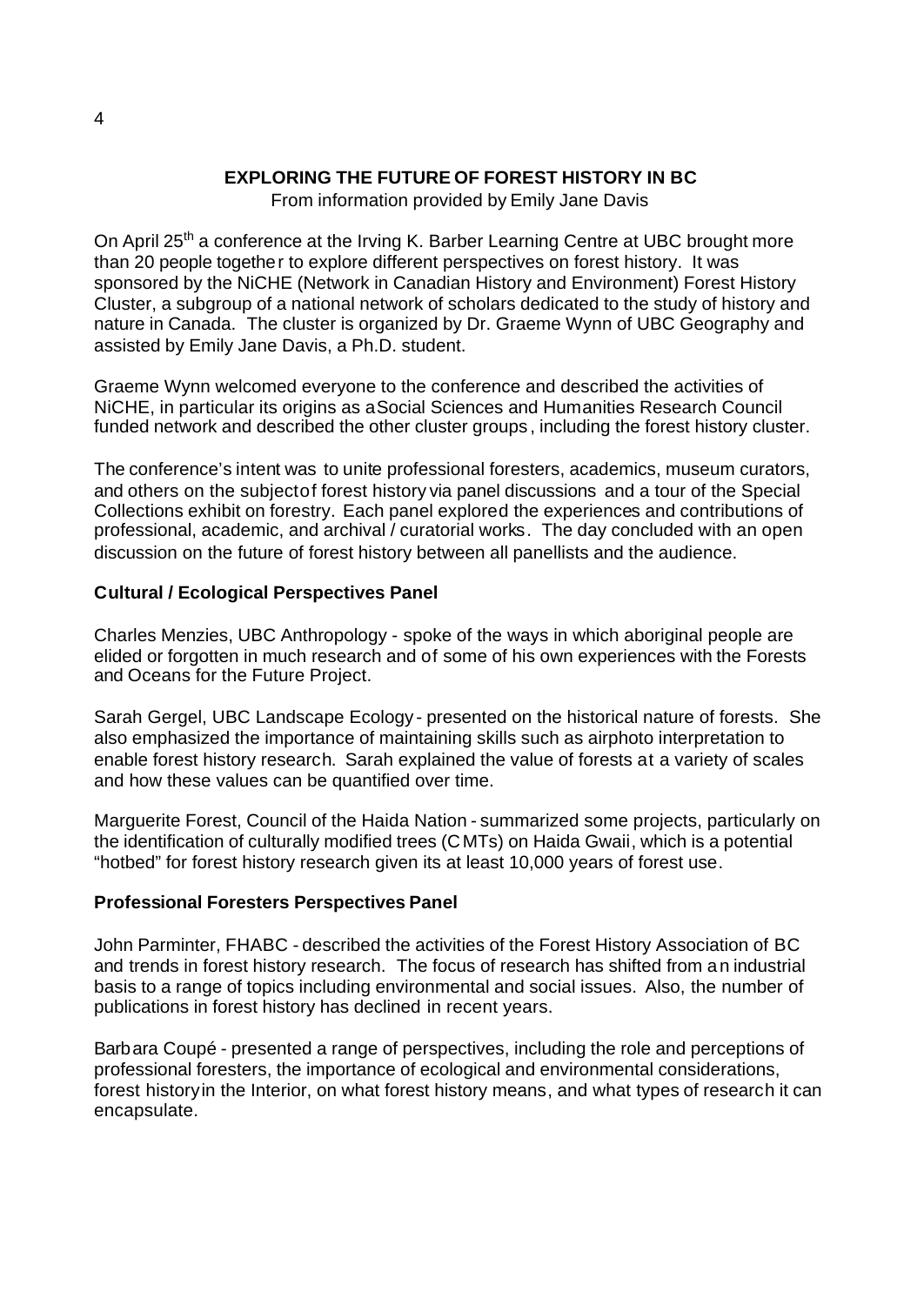Stan Chester, FHABC - described his hopes for the future of forest history from both the perspective of foresters and from his position as President of the FHABC. He contextualized these hopes within the current complex situation of BC's forest industry and the challenges that it poses for the collection and use of forest history resources.

Mike Apsey, Ministry of Forests and Range Centenary Celebration Society - discussed the history of the Forest Service and how and why its 100<sup>th</sup> anniversary will celebrate past accomplishments with a sense of optimism for the future. He also explained his experiences in looking for forest history sources across the province.

#### **Museum / Archival Perspectives Panel**

Lorne Hammond, Royal BC Museum - discussed a range of issues pertaining to archival collection and museum display of materials , including the challenges of collecting and processing materials; the protection of local, community, and indigenous knowledge; the maintenance of interpretive skills; and the need to digitize a number of important collections that may otherwise be lost.

James Tirrul-Jones, Prince George Railway and Forestry Museum - described the work and exhibits of the museum, emphasizing the importance of primary, original sources in forest history and their accessibility. He also gave some history of Prince George's mills and the associated challenges of recording and working on it.

George Brandak, UBC Rare Books and Special Collections - spoke to the patterns of archival collections and research that exist in BC and the need to sustain and create archives if we wish for a meaningful future for forest history. He suggested a proposal to the Association of BC Archivists to build a provincial acquisition strategy for forest history.

#### **Academic Perspectives Panel**

David Brownstein, Historian and Independent Scholar - much work has focused on the forest industry as an economic phenomenon, and little else. New work may explore the role of science and policy-making, how ideas about forest management have diffused around the globe, and a forest history of BC from time immemorial to the present.

Richard Rajala, Historian, University of Victoria - described what he sees as "good times" for forest history at large and listed a vast array of topics and projects that have been conducted on the subject. He then listed some gaps and contemporary challenges to both the forest industry and the creation of forest history.

Richard Mackie, Historian - discussed forest history through the lens of his experiences as a freelance historian in the 1990s. He emphasized the importance of the form of a freelance or commissioned book for inclusion of photographs and stories key to the telling of local and personal elements of forest history and the significance of local forest history.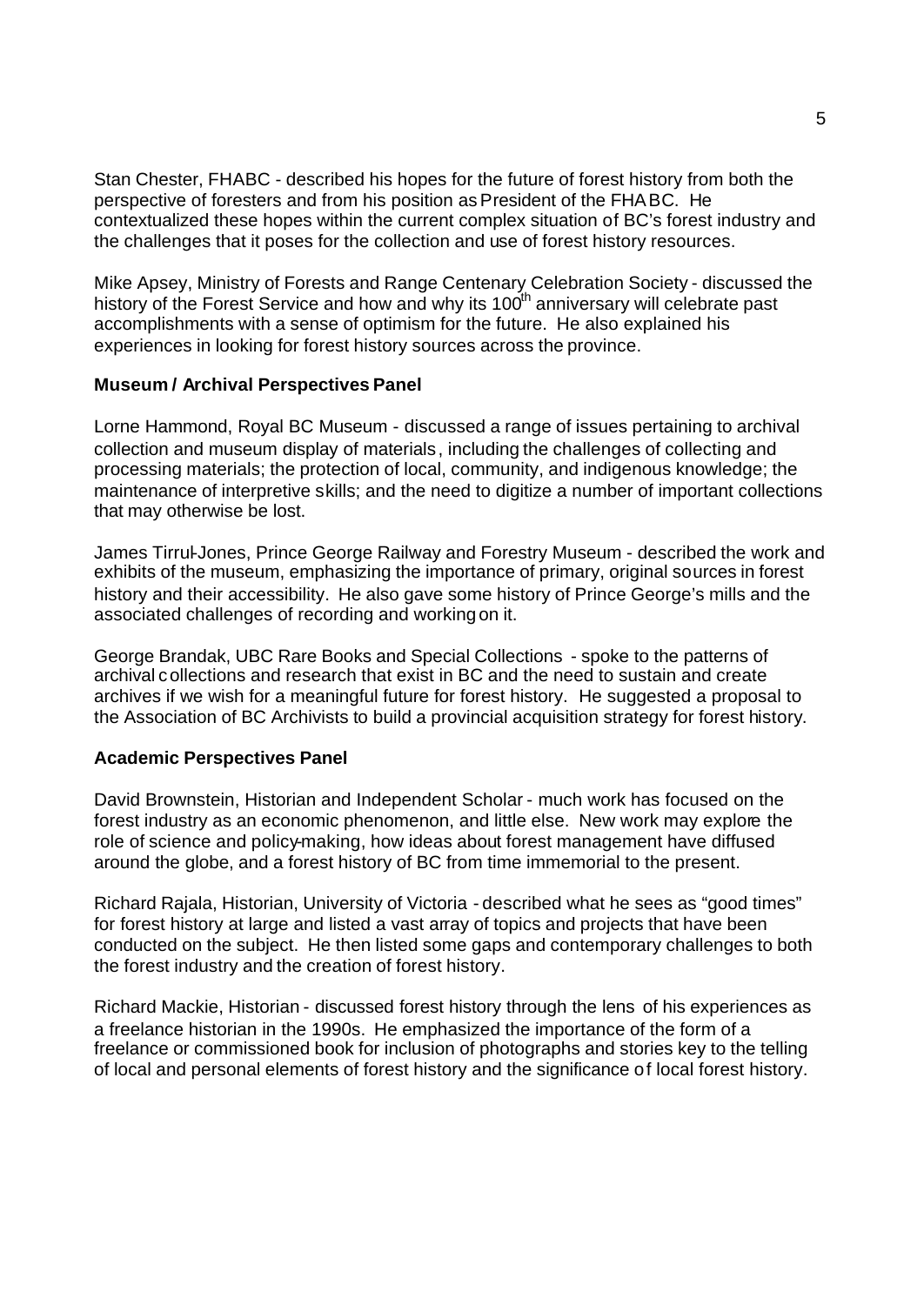As a result of subsequent discussions, the following action items were identified:

- 1) Maintain communications between those interested in collaboration and inform and reach out to other interested groups and individuals.
- 2) NiCHE can partially fund a small, controlled selection of oral histories and make portions available as podcasts.
- 3) NiCHE should partner with the MoFR's Centenary and communicate any activities and resources created or learned about through this partnership to the broader group.
- 4) Those with expertise and interest in creating a names database should hold discussions. The scope of this project and linkages to various archives need to be determined.
- 5) Attention to "deep history" and changing forest structures and uses over time involve an understanding of landscape and forest structure, as well as various technologies for mapping past uses.

For more information see the NiCHE website http://niche.uwo.ca/node/10



#### **JOHN DAVIDSON: THE LEGACY OF A CANADIAN BOTANIST** by David Brownstein

The University of British Columbia Botanical Garden and the Virtual Museum of Canada are pleased to announce the launch of "John Davidson: The Legacy of a Canadian Botanist / L'heritage d'un Botaniste Canadien" at http://www.botanyjohn.org

This digital resource tells the story of "Botany John" Davidson (1878-1970). Davidson was born in Aberdeen, Scotland, and was active in the Aberdeen Workingmen's Natural History and Scientific Society. He immigrated to Vancouver, BC in 1911 and popularized nature study through illustrated public lectures. Davidson created the Vancouver Natural History Society and the University of British Columbia's herbarium and botanical garden. Today, many consider him an environmental folk hero for his conservation efforts.

The website houses over 5000 digitized objects, including Davidson's herbarium sheets, lantern slide collection, field notes and speech texts, as well as oral history interviews and contextual narratives. Botanyjohn.org is an invaluable resource for students and researchers interested in the history of botany in both Scotland and northwestern North America. We particularly invite your participation in the online forum to discuss photographs from the collection. See http://botanyjohn.org/forum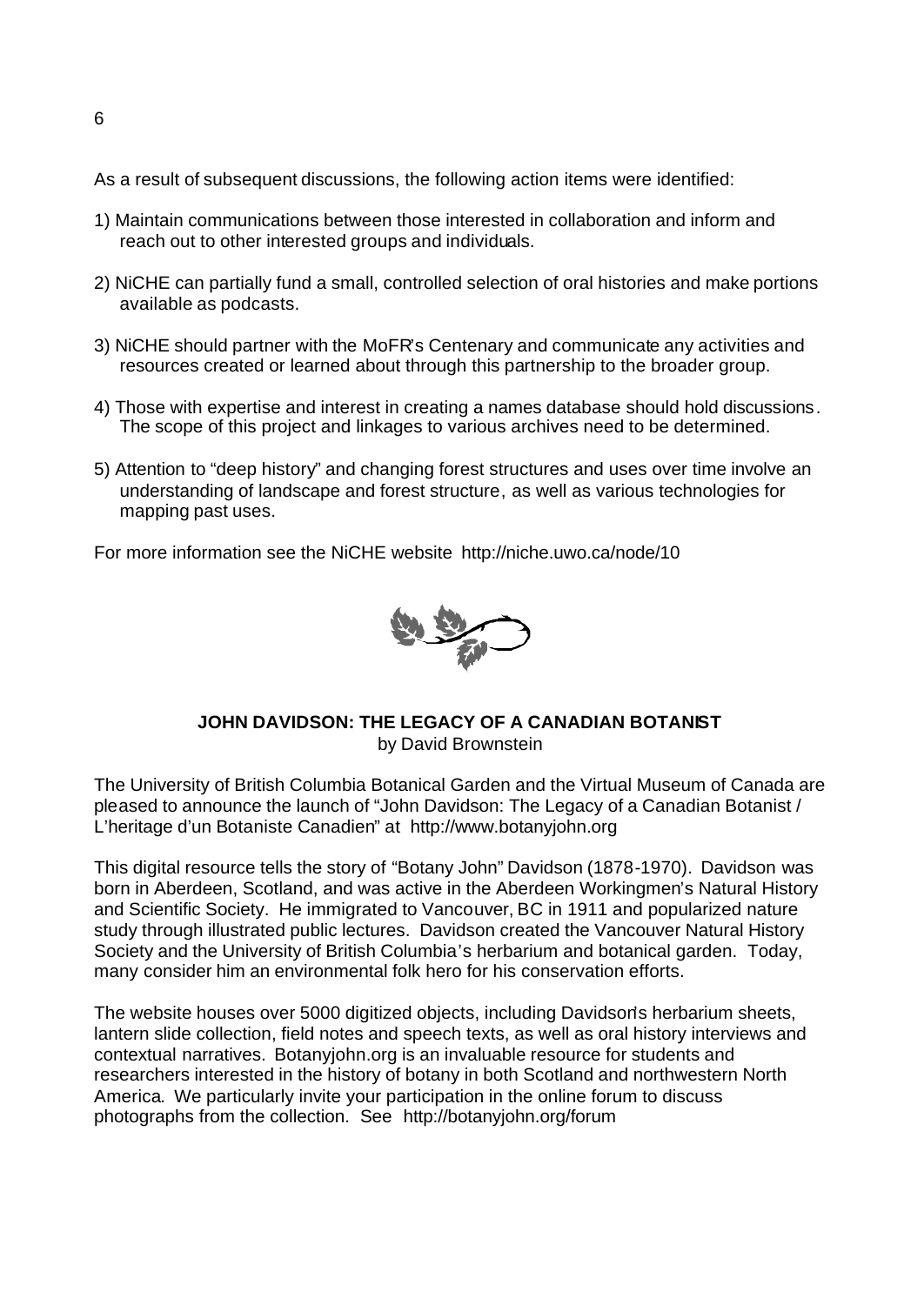#### **REQUEST FOR INFORMATION**

I am looking for information about the Hornsby Chain Track steam crawler that was used around the Coal Harbour area, near Port Alice, circa 1927 to 1930 in the pulp / logging industry.

This is a Canadian historically significant machine - the first commercial bulldozer / caterpillar track machine in the world. If you have any information or can direct me to anyone who does I would be very grateful.

David Davies, Hornsby Research 9405 Doyle Rd Black Creek BC V9J 1E6 E-mail: djdavies@uniserve.com

#### **RECENT PUBLICATIONS**

- Burch, Gerry and J. Parminter. 2008. Frederick Davison Mulholland, P. Eng., B.C.R.F. the father of sustained yield forestry in British Columbia. Forest History Association of B.C., Victoria, B.C. 134 p.
- Carradice, J.H. and K. Grozier. 2007. 55 years in the Vancouver Forest District / Coast Forest Region of the British Columbia Forest Service – a collage of stories, facts and trivia (revised edition). B.C. Forest Service, Victoria, B.C. 266 p. ISBN 978-07726- 5826-5. \$25.20 Softcover. B.C. Government Publications product number 7610003319. http://publications.gov.bc.ca/
- Day, Ken. 2007. History of the UBC Alex Fraser Research Forest (1987-2007) excerpts from management and working plan # 3. Faculty of Forestry, UBC, Vancouver, B.C. 39 p. http://www.forestry.ubc.ca/resfor/afrf/Reports\_Index.htm
- Friesen, Abe. 2007. In over my head. Blitz Print, n.p. 183 p. ISBN 978-07795-0191-5. (Retired president of Pope & Talbot Ltd. tells his story with an inside look at softwood lumber and other life experiences.)
- Pyne, Stephen J. 2007. Awful splendour  $-$  a fire history of Canada. UBC Press, Vancouver, B.C. 584 p. ISBN 978-07748-1391-4. \$85.00 Hardcover.
- Revel, John. 2007. Devil's club, black flies, and snowshoes a history of the Aleza Lake Forest Experiment Station, 1940's to 1964 (and beyond). Aleza Lake Publication Series No. 1, Aleza Lake Research Forest Society, Prince George, B.C. vi + 43 p.
- Zhang, Daowei. 2007. The softwood lumber war: politics, economics, and the long US Canada trade dispute. Resources for the Future Press, Washington, D.C. xvii + 301 p. ISBN 978-1-933115-55-9. \$85.00 USD Hardcover. ISBN 978-1-933115-56-6. \$38.95 USD Softcover.